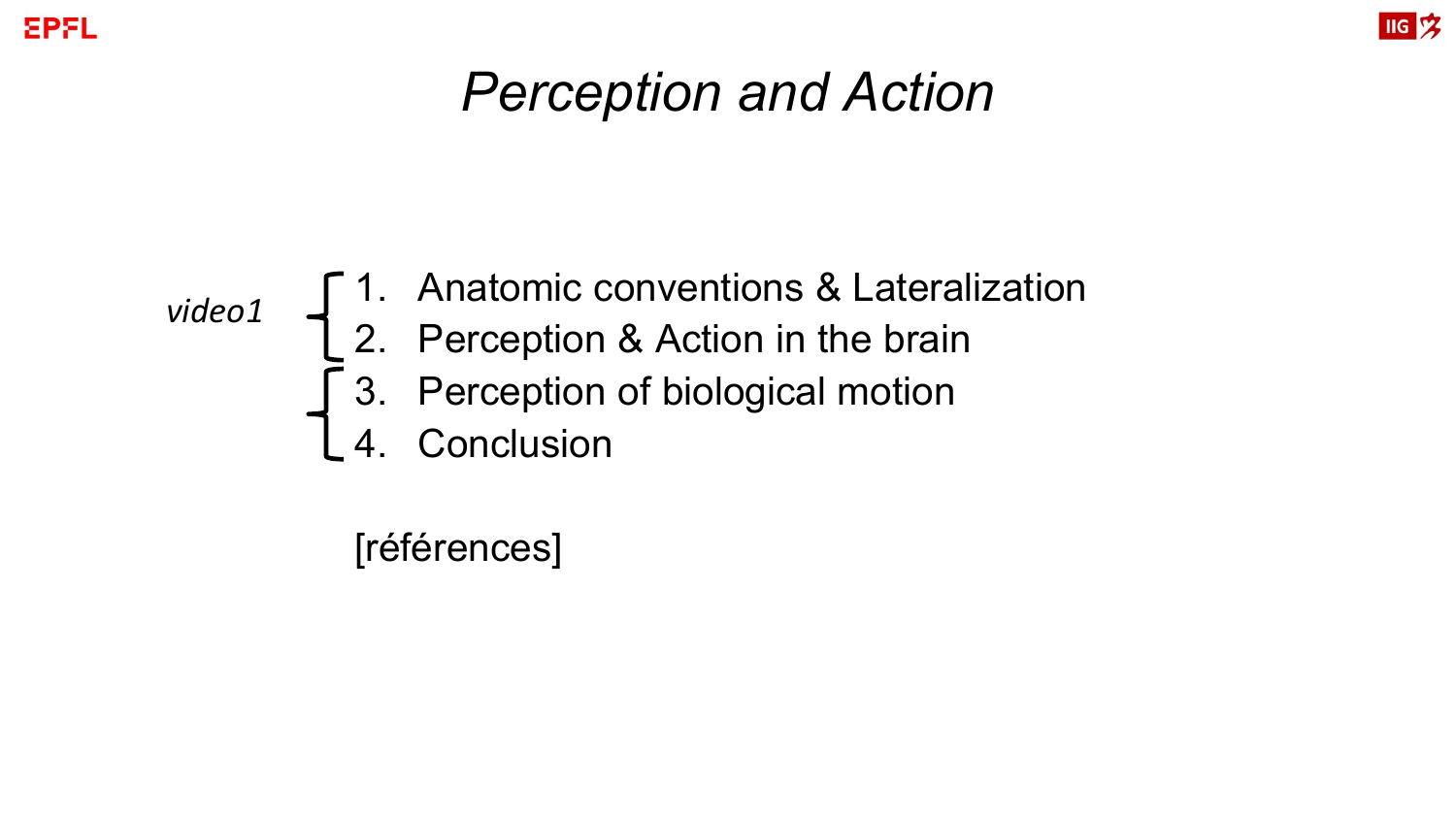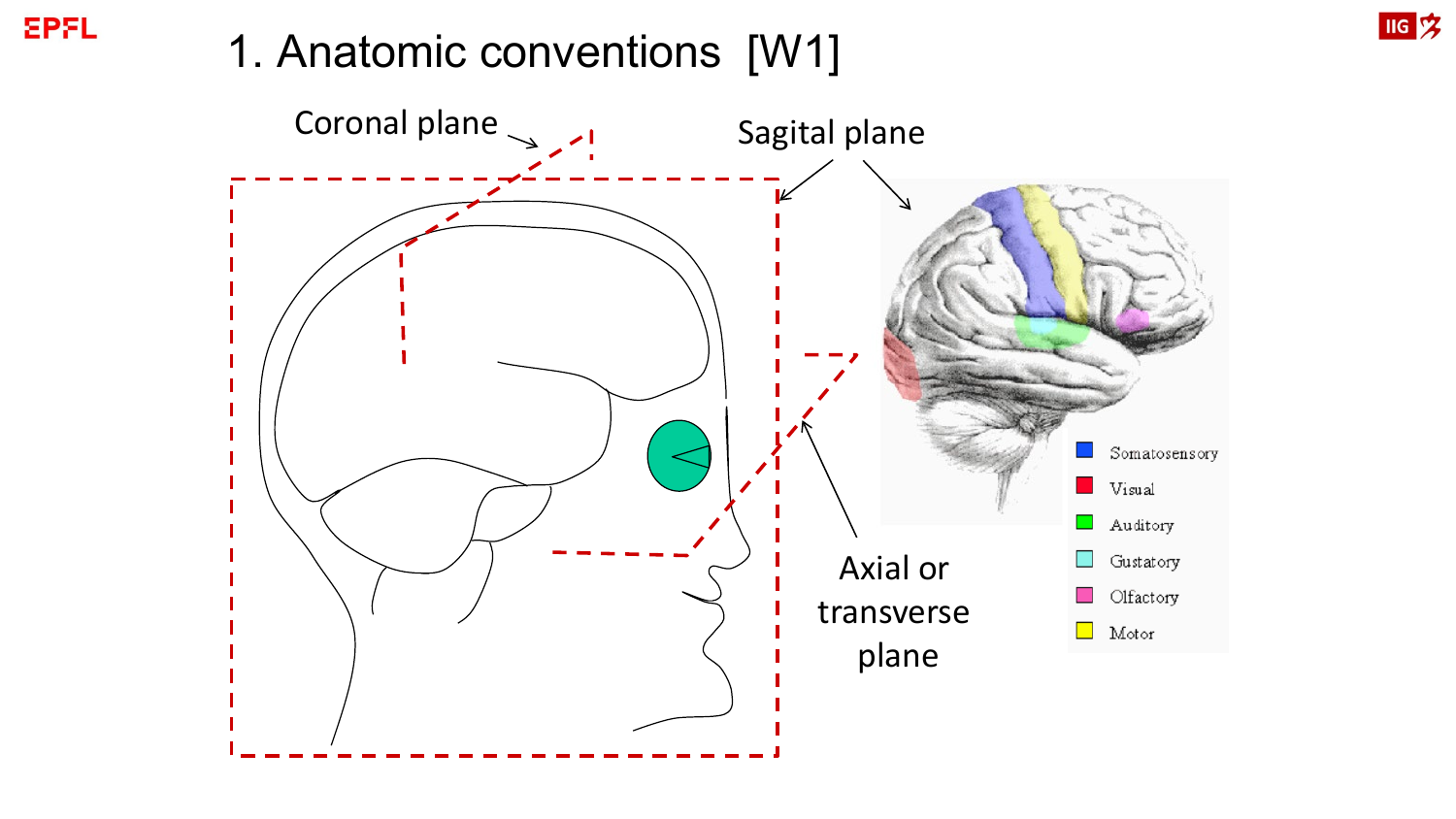## 1. Lateralization [W1]

The right hemisphere senses/controls the left body side

The left hemisphere senses/controls the right body side

**IIG** 

Brain Laterality:

- 2 symmetric hemispheres - *Lateralization* is the tendency for some neural functions or cognitive processes to be specialized to one side of the brain or the other.

- Sensing, motor control and lateral visual field are handled by the contralateral brain hemisphere

Frontal lobes

Occipital lobes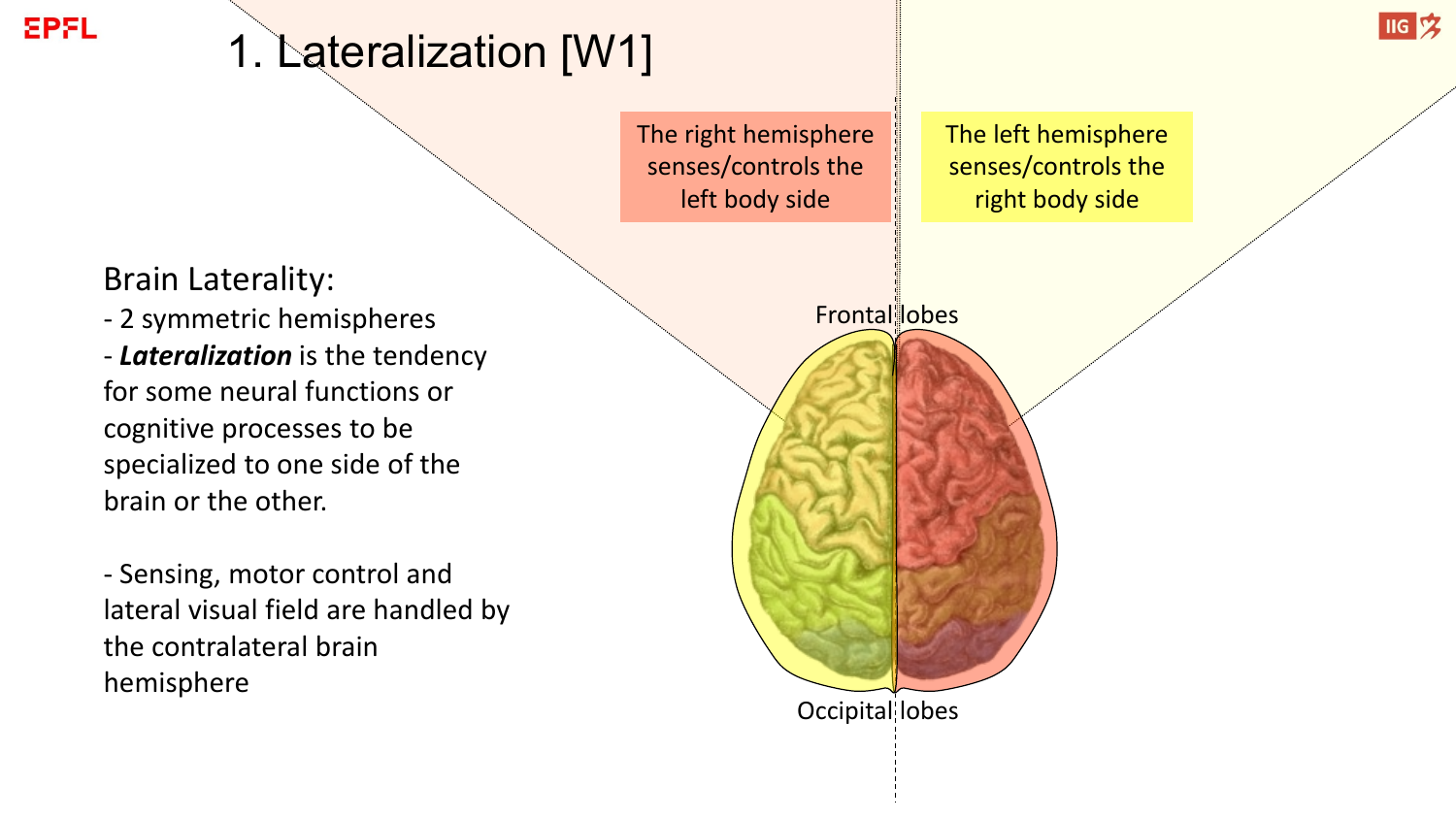

### 2 Perception & Action in the brain

2.1 Perception-action mapping [W2]

**Somato** (from greek *soma*) : body

**Somatosensory system**: all *bodily sensations*, i.e. *tactile* (all skin sensors), *proprioceptive* (joint , tendon, muscles and other sensors related to posture and movement of the body) or *internal organ sensations*.

The vestibular system (sense of balance) is considered independently from the somatosensory system

**Somatomotor system**: all *voluntary control of body* movements (can be unconscious as in exertion of a skill). Opposed to *autonomic control* of breathing, heart rate….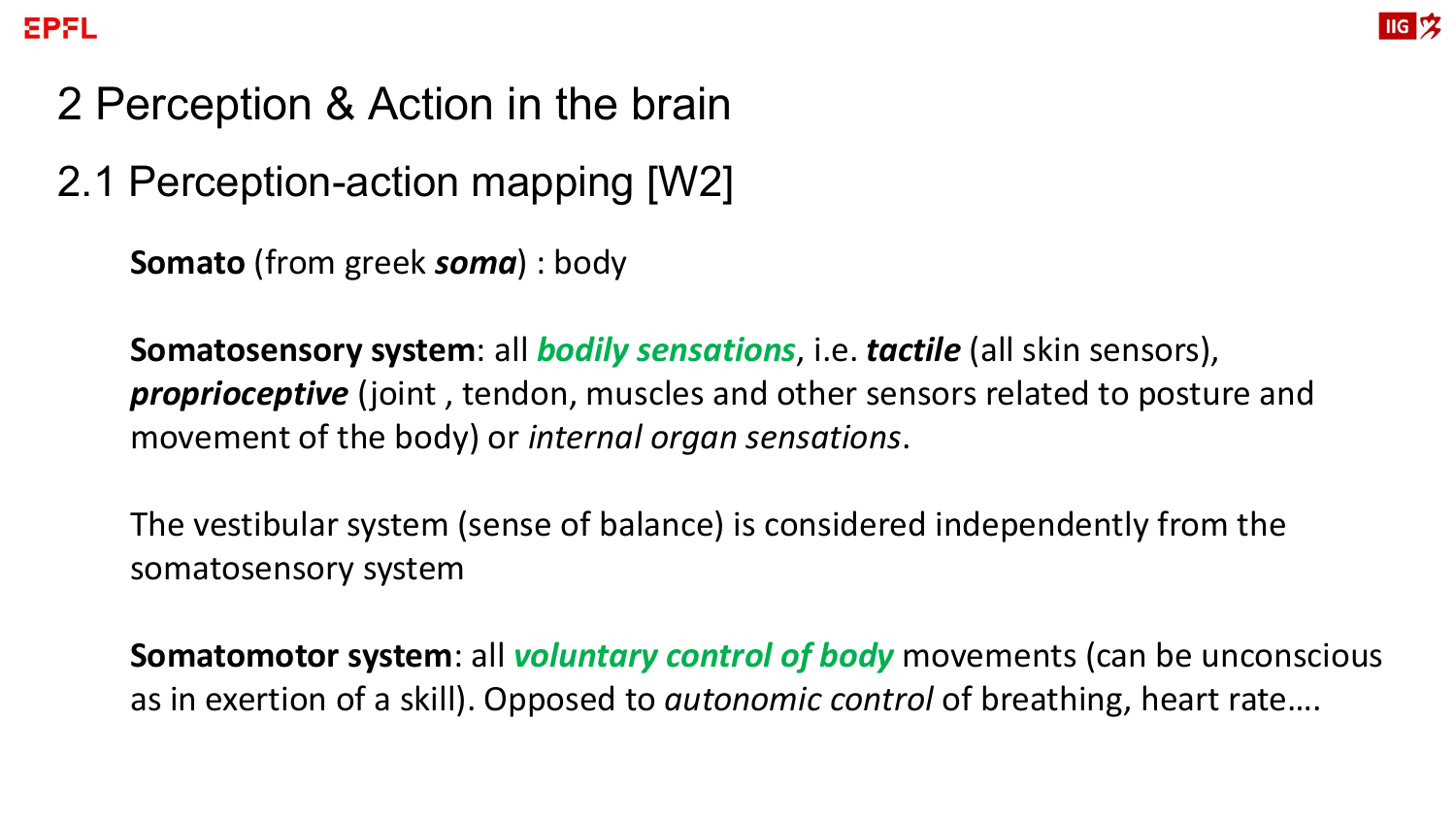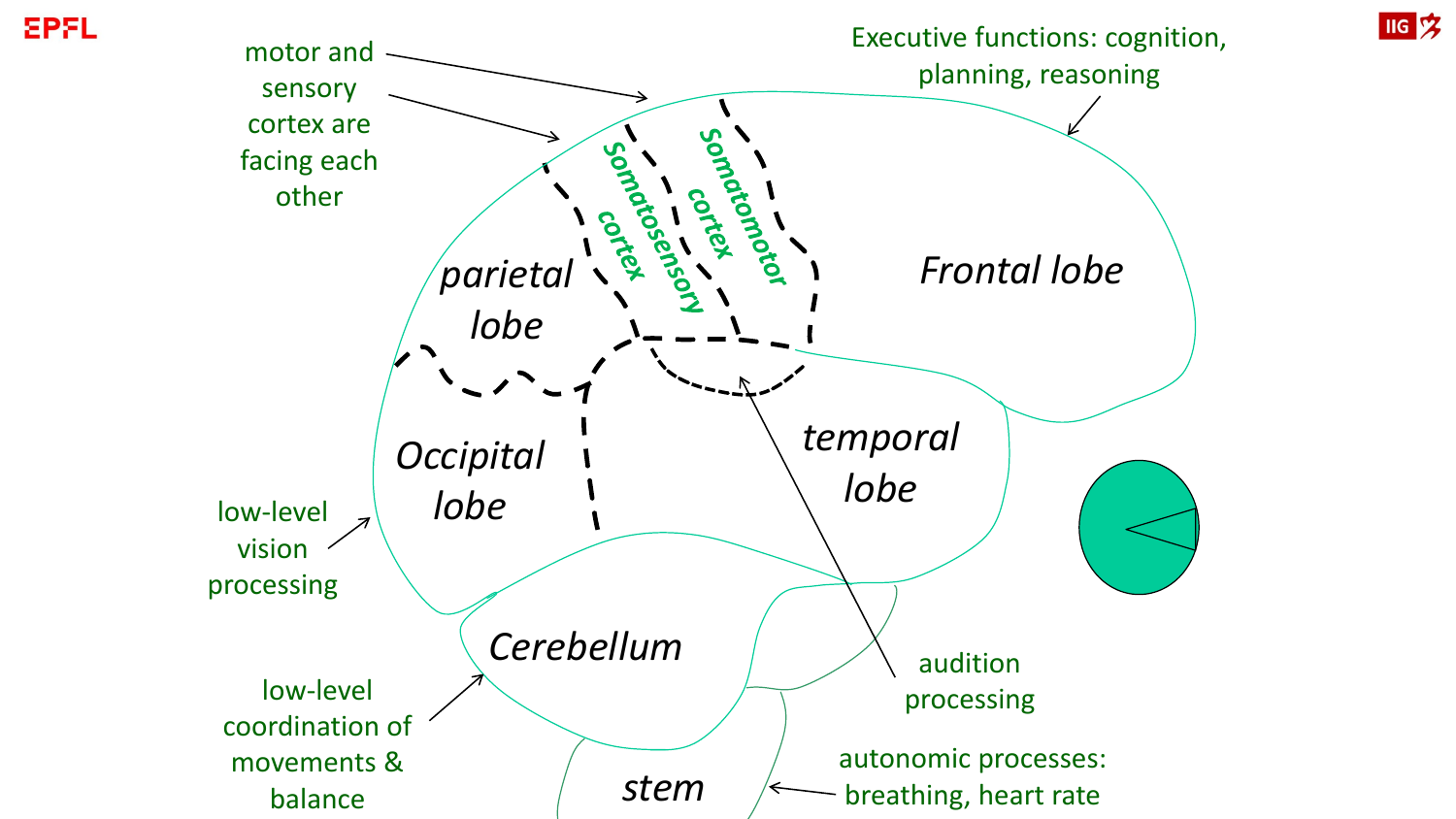#### 2.2 Homonculus [W. Penfield 1950s]

The somatosensory cortex is characterized by a point-to-point mapping of body areas to specialized neurons that are activated only when those body areas are stimulated,

e.g. each finger maps to its own region of neurons.

**Two cortical Homonculi** identified by W. Penfield in Montreal in the 50s:

A neural area in the *sensory homonculus* is **proportional to the density of sensors**, not to the body surface.



*Slice in the coronal plane* Revised proposition of Somatosensory cortex [Kell et al 2005, Jneuro]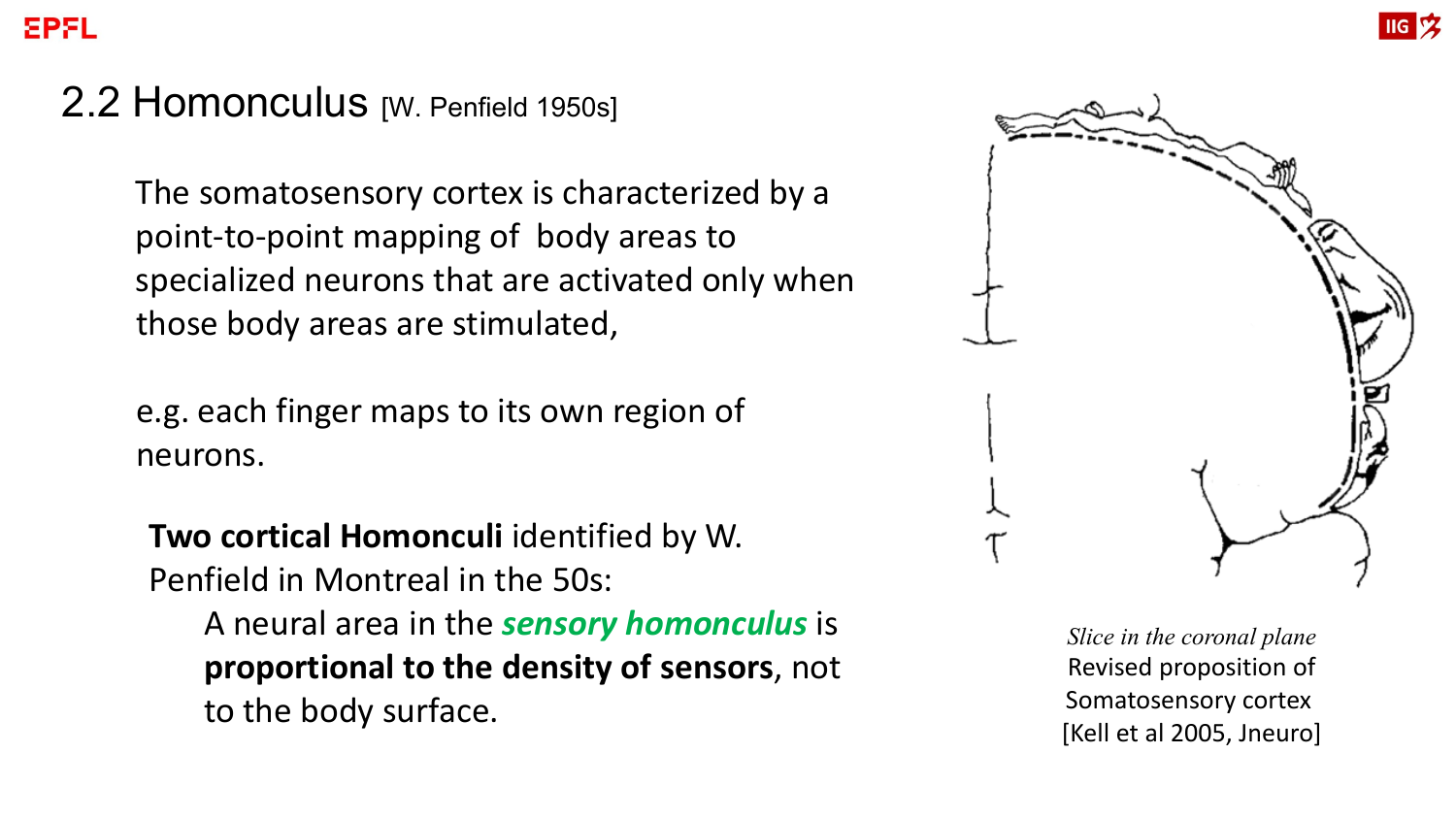



*Mrs H. P. Cantlie artist view of the sensory homonculus identified by Wilder Penfield*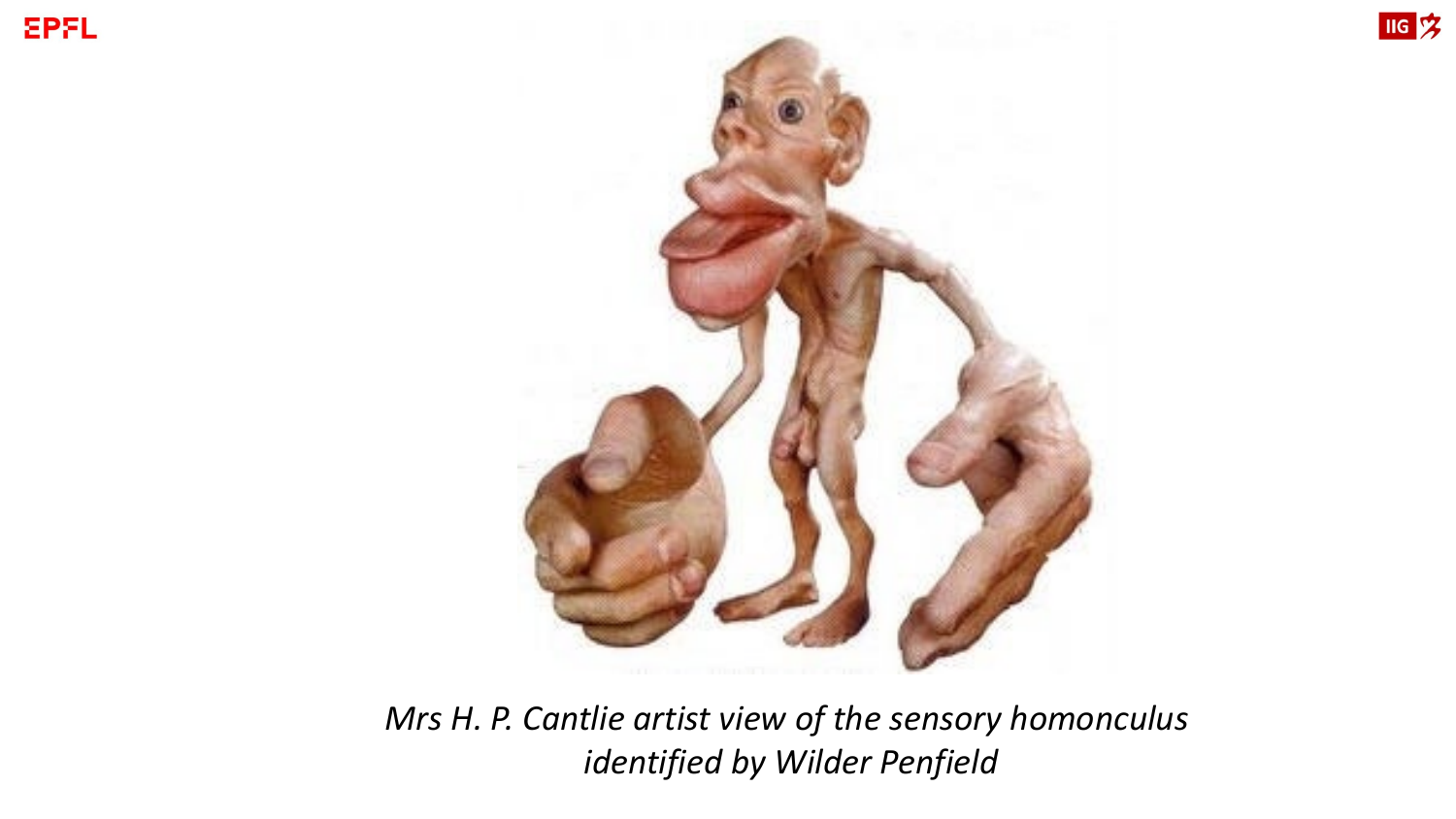2.3 Homonculus [W. Penfield 1960s] (2)

Likewise, the *motor homonculus*  characterizes the mapping of motor neurons to the muscle control system.

Muscles involved in **fine motor skills**  (manual tasks) are controlled by **large neural areas**,

Small neural areas for muscles involved in a regular motion pattern. Ex: locomotion is mostly encoded in the spine and tuned in the cerebellum.



Coronal plane slice [http://thebrain.mcgill.ca]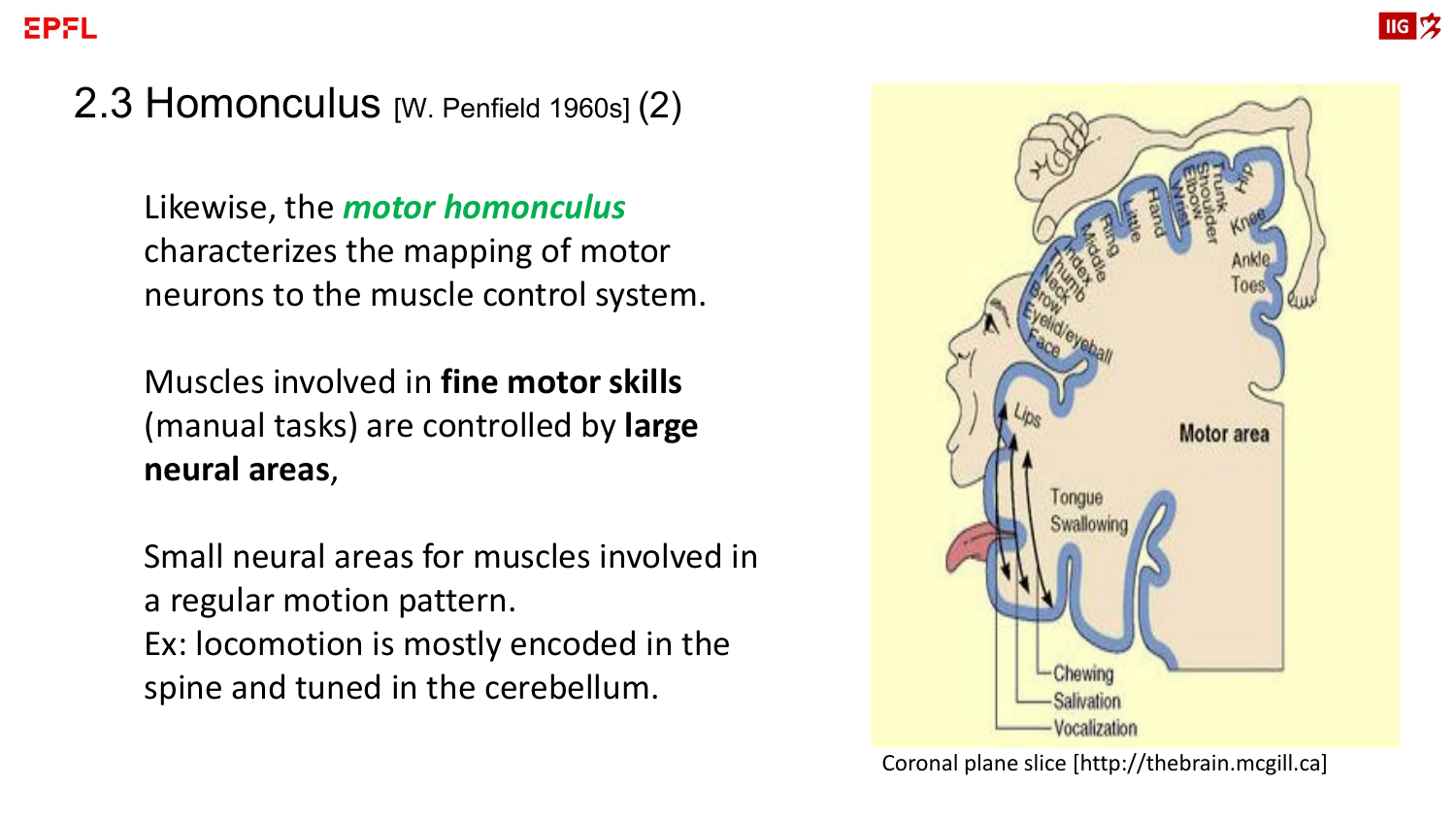

#### 2.4 Body sheme [W3]

This concept integrates the knowledge of somatotopic maps into higher-order representations to describe « **organized models of ourselves** ».

It consists of two schema:

- **registration of posture and movement**
- **localization of stimulated locations on the body surface**

Properties [HW 2005]:

-**Spatial encoding** : the body scheme represents both the position and configuration of the body as a 3D object in space

- **Plasticity** : adjust to body growth, skill training, accident recovery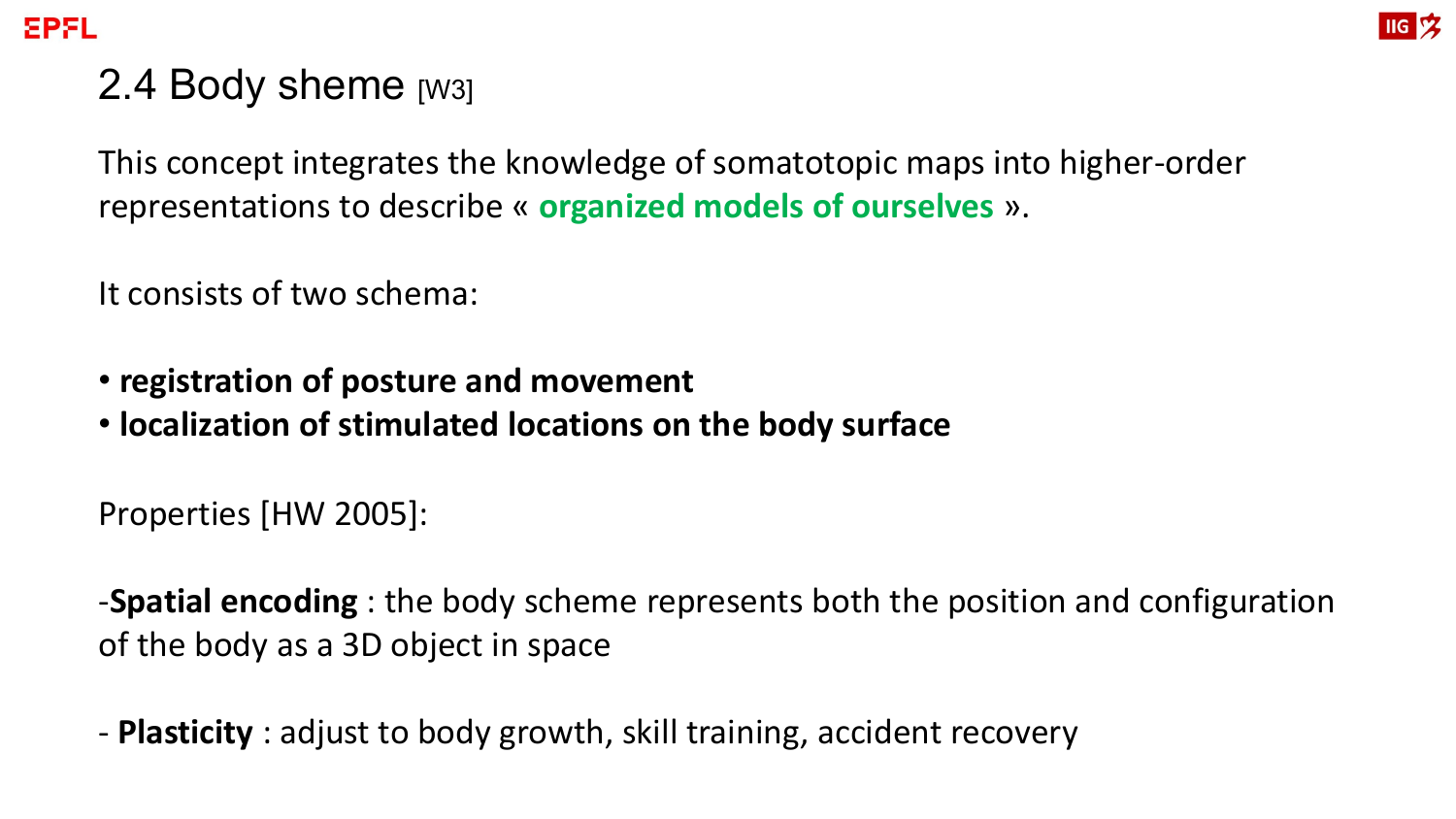

#### 2.5 Body sheme & adaptive extra-personal space



A model of the Extrapersonal space is possible with bimodal visual-tactile neurons:

Some proximity neurons becomes active both when an object is brought close to the body and when the object touches the body.

Iriki et al [O2001] [F2007] have shown that a tool is integrated in the monkey body sheme after a short duration training (30 min). The tool becomes an extension of the body

The Proximity neurons become active when an object is brought close to the tool, in the same way as when it is brought close to the body.



The use of a tool modifies the "body image" in the brain [O2001] [F2007]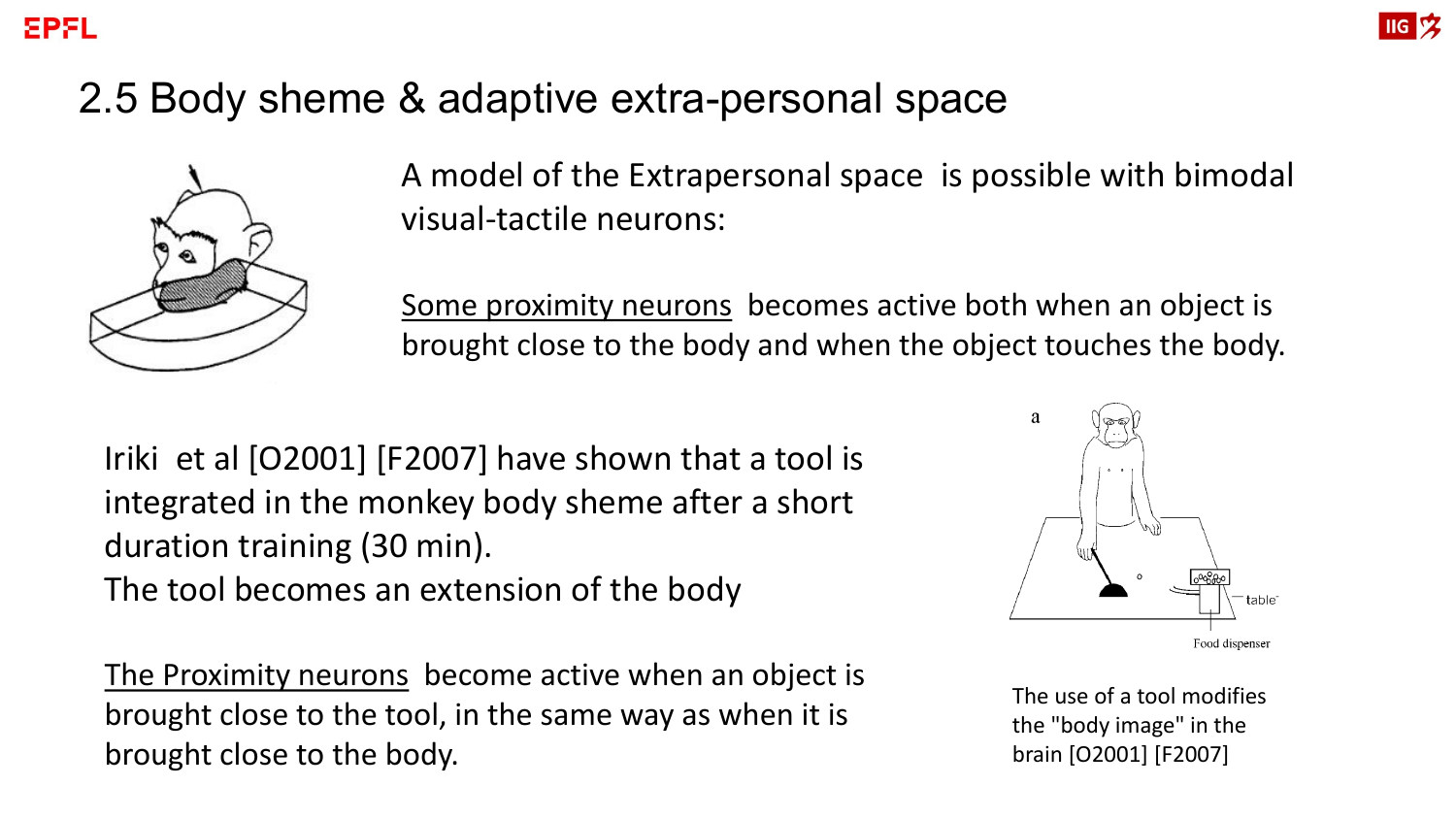#### 2.6 Body scheme Pathology: Phantom Limb Pain

The loss of a body part (amputation) may lead to intense phantom pains (e.g. strong sensation of closing hand) because the body sheme couldn't adapt to the sudden change.

Various remapping have been observed through mechanisms of brain plasticity. ex: after arm loss, a patient felt finger tips on the face

Ramachandran has proposed a mirror-box therapy to visually fool the brain about a restoration of the missing limb.





Lateral

Medial

*Alternatives of the box are being explored with Virtual Reality setups (more expensive & yet to be clinically validated)*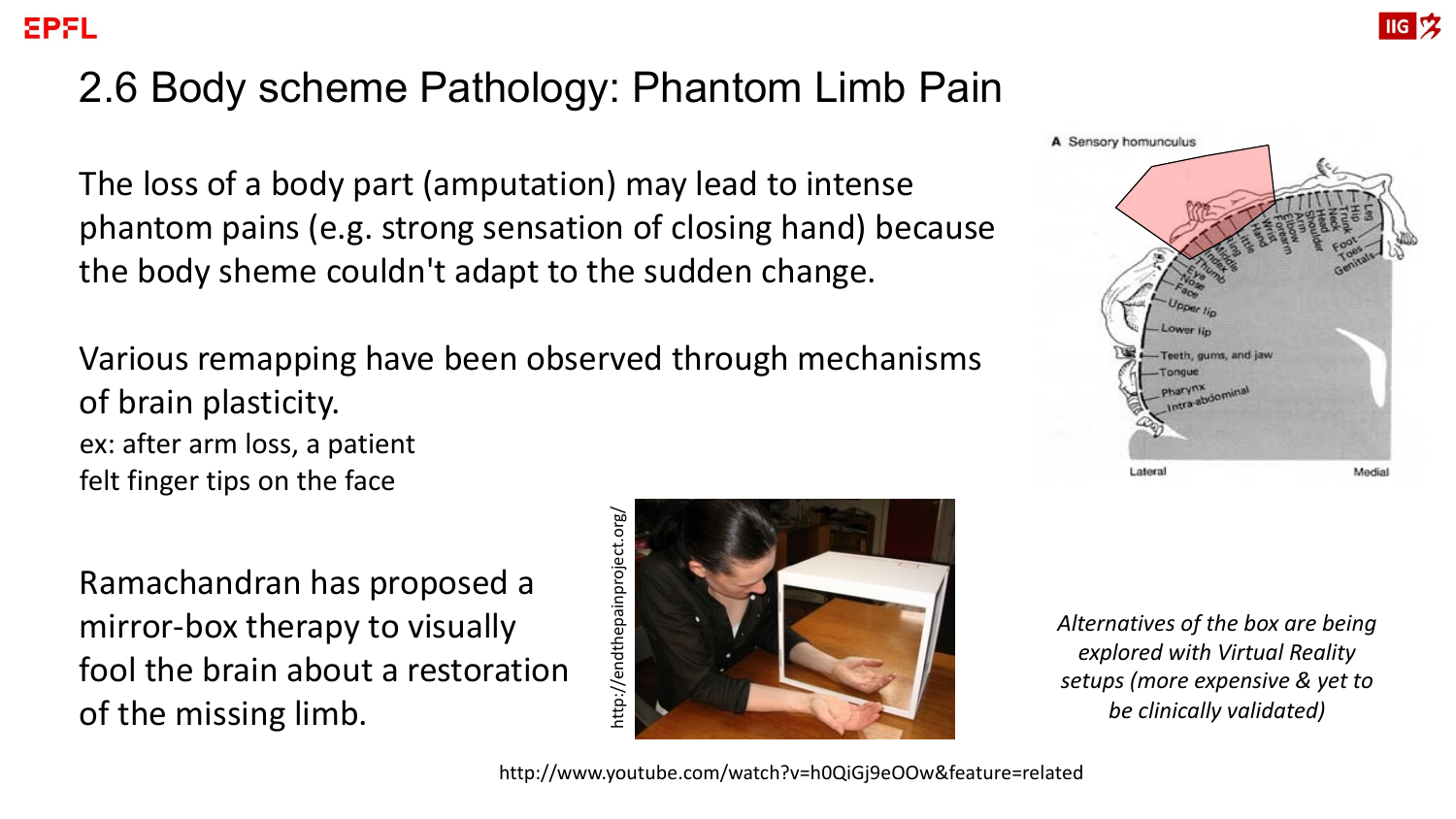

#### 2.7 Body scheme activation

The body scheme is actively and continuously updated when :

- Performing an action
- Thinking about performing that action (mental visualization)

- Perceiving **somebody else** performing that action ( through *mirror neuron* [RS 2008]).

Simply viewing someone performing an action with efforts even induces heart and breath variations [PJ 2000].

 $\mathbf O$ 



**IIG**<sub>2</sub>